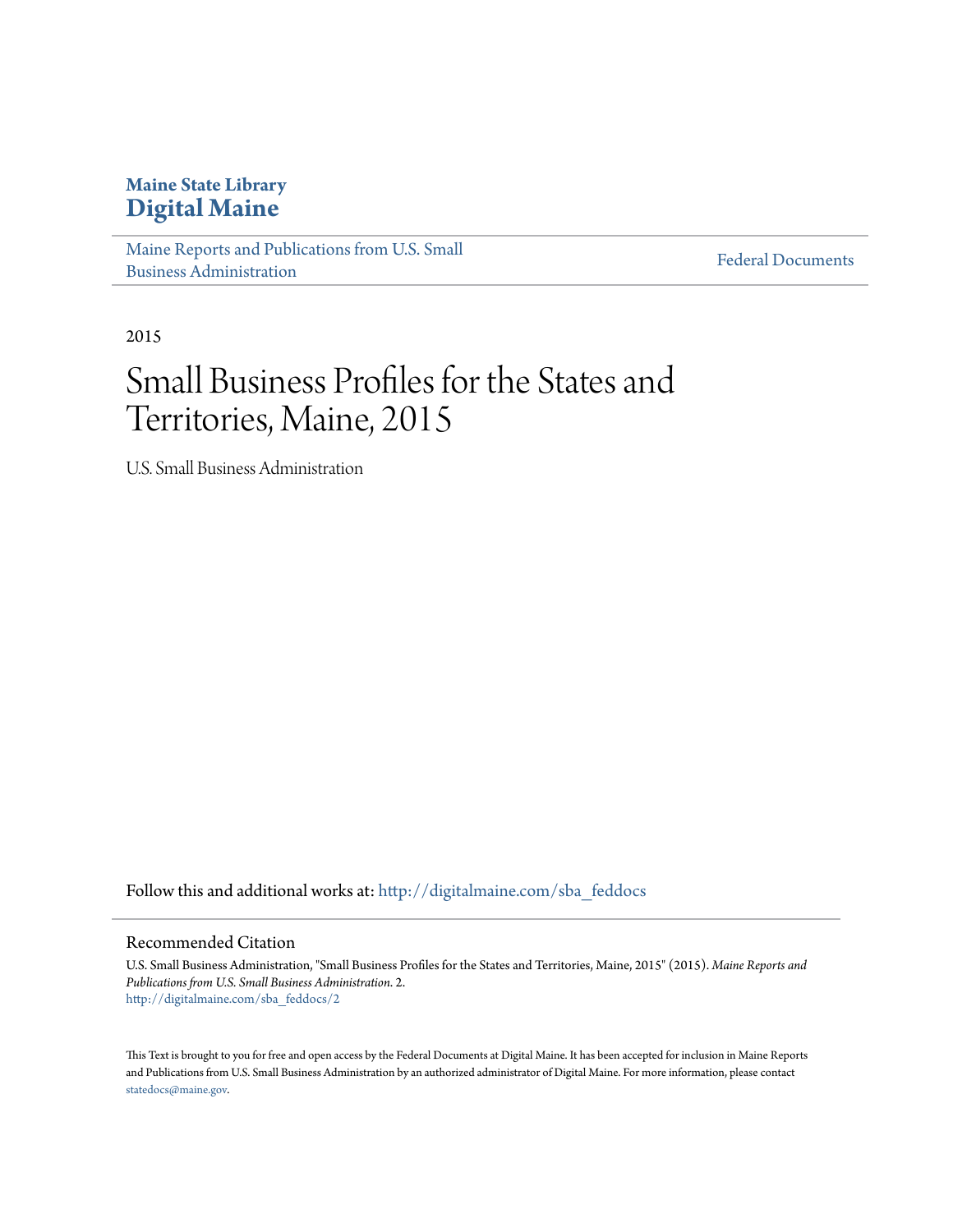

# **Small Business Profile**

Advocacy: the voice of small business in government

## **Maine**

- **142,186** Small Businesses
- **32,069** Small Businesses with Employees
- **110,117** Small Businesses without Employees (Nonemployers)
- **278,957** Workers Employed by Small Businesses

#### **State Economy Overall**

- Maine's economy grew at a slower rate than the United States in 2013. Maine's real gross state product increased by **0.9 percent** compared to **2.2 percent** for U.S. gross domestic product. (Source: BEA)
- The employment picture in Maine has improved. The unemployment rate in Maine declined from **6.5 percent** in October 2013 to **5.8 percent** in October 2014. This is the same as the national average of **5.8 percent** for the same time period. (Source: BLS)

#### **Employment**

- Maine's small businesses employed about three-fifths or **278,957** of the state's private workforce in 2012. (Source: SUSB)
- Almost all firms with employees are small. They make up **96.9 percent** of all employers in the state. (Source: SUSB)
- Firms with fewer than 100 employees have the largest share of small business employment. **Figure 1** offers further detail.
- In Maine, small businesses created **5,076** net new jobs in 2012. The biggest gain was in the smallest firm size category of 1-4 employees. (Source: BDS)
- The number of people who were primarily self-employed in 2013 decreased by **4.1 percent** relative to the previous year.
- The state's private-sector employment growth remained constant over the 12 month period ending in October 2014. The national average growth rate for this period was **2.6 percent**. (Source: BEA, BLS)



The *Small Business State and Territory Profiles* report on the economic status of small business from 2007 to 2014. They include information on the number of firms, employment, demographics and other topics using the most recently available government data. They are a reference tool for researchers, policymakers, and small entities who are interested in how small firms are performing regionally or nationally. *Note that this report defines small businesses as firms with fewer than 500 employees.*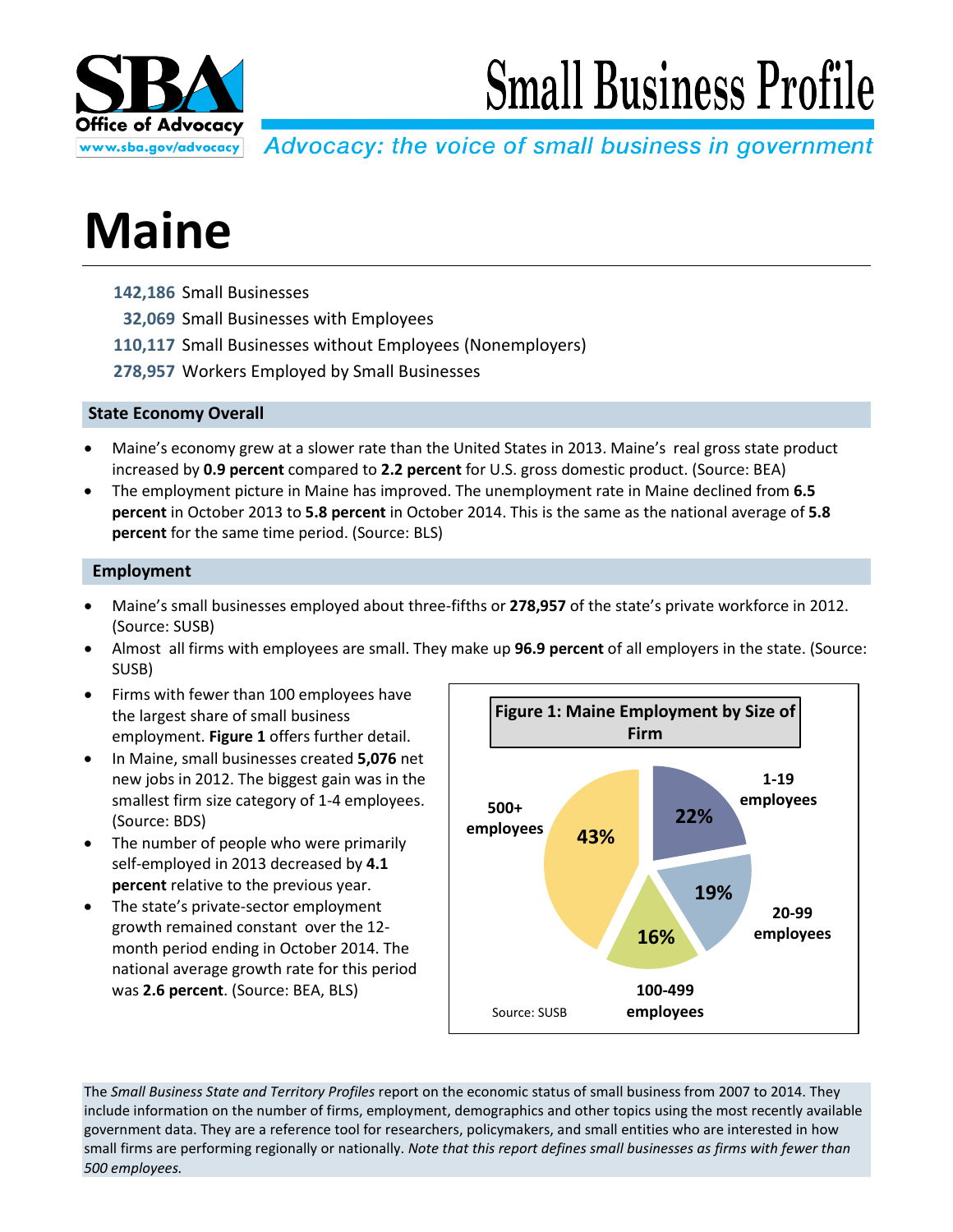#### **Income and Finance**

- The number of banks reported in the Call Reports between June 2013 and June 2014 remained the same. (Source: FDIC)
- In 2012, **27,480** loans under \$100,000 (and valued at **\$373.9 million**) were issued by Community Reinvestment Act lending institutions in Maine. (Source: FFIEC)
- The median income for individuals who are self-employed at their own incorporated businesses for the past 12 months was **\$41,443** in 2013. For individuals self-employed at their own unincorporated firms, this figure was **\$20,855**. (Source: ACS)

Note: Median income represents earnings from all sources. Unincorporated self-employment income includes unpaid family workers, a very small percent of the unincorporated self-employed.

#### **Business Owner Demographics**

• **Table 1** shows the top industry for nine business owner demographics. For example, **52.3 percent** of femaleowned businesses were in the health care and social assistance industry, and female-owned firms made up **16.3 percent** of this industry.

| Table 1: Top Industry by Demographic Group in Maine, 2007 |                                 |                                       |                                       |  |
|-----------------------------------------------------------|---------------------------------|---------------------------------------|---------------------------------------|--|
| Demographic Group of Business Owners                      | Most Common Industry            | % of Industry in<br>Demographic Group | % of Demographic<br>Group in Industry |  |
| Female                                                    | Health care & social assistance | 52.3                                  | 16.3                                  |  |
| Male                                                      | Construction                    | 76.8                                  | 27.0                                  |  |
| American Indian and Alaska Native                         | $\ast$                          | $\ast$                                | $\ast$                                |  |
| Asian                                                     | Accommodation & food services   | 4.9                                   | 23.0                                  |  |
| <b>Black or African American</b>                          | $\ast$                          | $\ast$                                | $\ast$                                |  |
| Native Hawaiian and Other Pacific Islander                | $\ast$                          | $\ast$                                | $\ast$                                |  |
| White                                                     | Construction                    | 97.8                                  | 18.9                                  |  |
| Hispanic                                                  | $\ast$                          | $\ast$                                | $\ast$                                |  |
| Veteran                                                   | Construction                    | 11.6                                  | 20.0                                  |  |

\*Indicates that the sample size was too small to be representative of the population. For more detailed information on businesses in your state, see **www.sba.gov/advocacy/847/841921**.

Source: U.S. Department of Commerce, Census Bureau, 2007 Survey of Business Owners via American FactFinder.

• Figures **2a** and **2b** show the demographic makeup of the self-employed in four demographic groups. For example, **Figure 2a** shows that **9.4 percent** of females were self-employed, and **Figure 2b** shows that **38.3 percent** of all self-employed people were female.



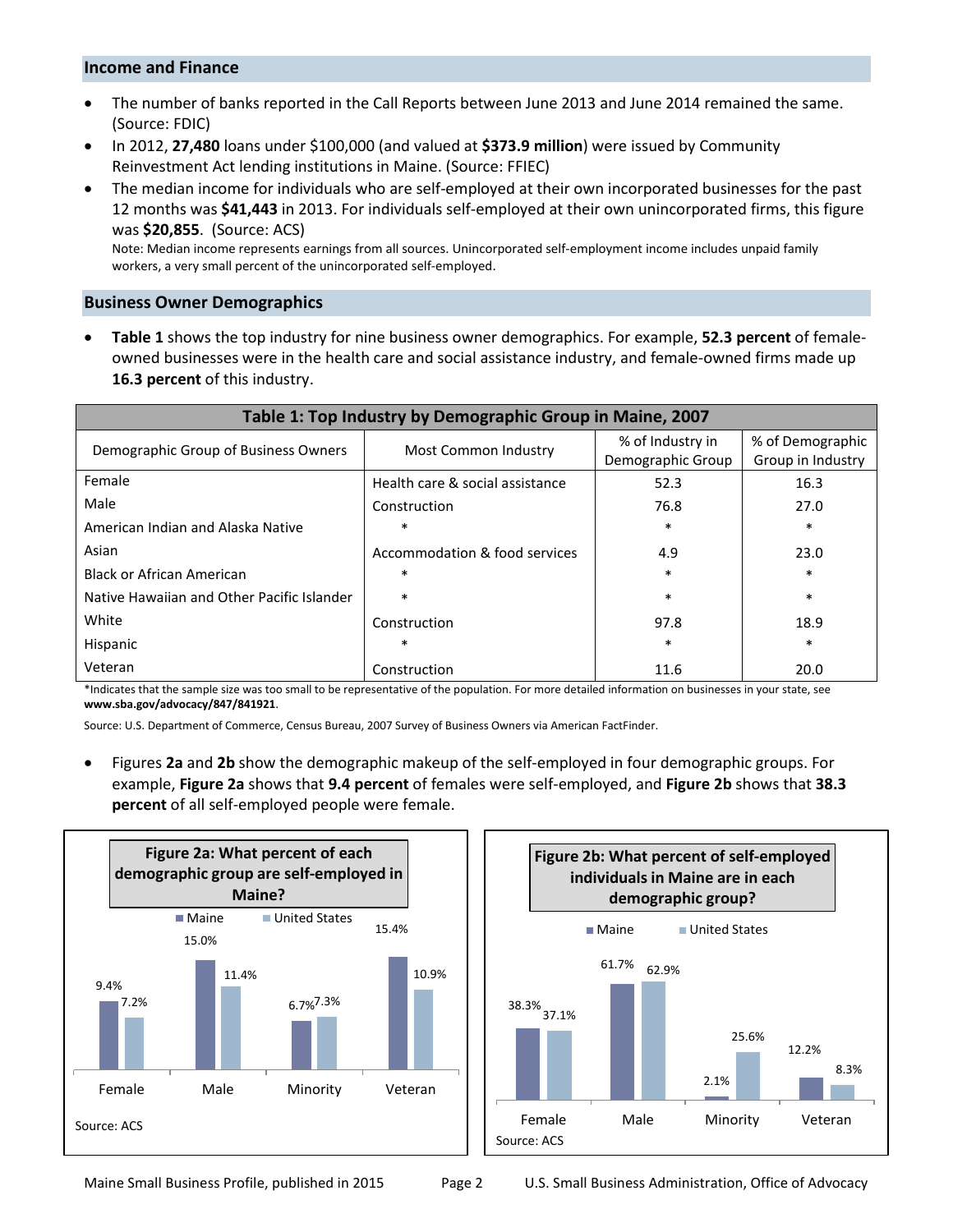#### **Business Turnover**

- In 2010, **2,364** establishments opened in Maine, and **67.6 percent** survived through 2012. In 2013, **2,408** establishments opened, and **78.2 percent** survived through 2014. (Source: BLS, BED)
- In the 1st quarter of 2014, **2,005** establishments opened and **2,357** closed in the state of Maine. (Source: BED)
- Business bankruptcies declined from 2010 to 2014, signaling a stronger state economy. (Source: U.S. Courts)

#### **International Trade**

• A total of **2,183** companies exported goods from the state in 2012. Of these, **1,857** or **85.1 percent** were small firms; they generated over two-fifths (**43.1 percent**) of the state's total known export value. (Source: ITA)

#### **Small Businesses and Employment by Industry**

• **Table 2** ranks the state's industries by the number of small employer firms. For comparison, the three most common industries for small employer firms across the United States are professional, scientific, and technical services; other services (except public administration); and retail trade.

| Table 2: Number of Maine Small Firms by Industry, 2012 |                       |                          |             |                    |  |
|--------------------------------------------------------|-----------------------|--------------------------|-------------|--------------------|--|
| (ranked by number of small employer firms)             |                       |                          |             |                    |  |
| Industry                                               | <b>Employer Firms</b> | <b>Employer Firms</b>    | Nonemployer | <b>Total Small</b> |  |
|                                                        | With 1-499 Employees  | With 1-19 Employees      | Firms       | Firms              |  |
| Construction                                           | 4,712                 | 4,517                    | 17,244      | 21,956             |  |
| Retail trade                                           | 4,273                 | 3,840<br>9,302<br>13,575 |             |                    |  |
| Accommodation & food services                          | 3,444                 | 1,707<br>2,895           |             | 5,151              |  |
| Other services (except public admin.)                  | 3,379                 | 3,221<br>13,953          |             | 17,332             |  |
| Professional, scientific, & tech. svcs.                | 3,214                 | 3,015                    | 13,011      | 16,225             |  |
| Health care & social assistance                        | 3,017                 | 2,543                    | 7,794       | 10,811             |  |
| Admin., supp., waste mgt., remed. svcs.                | 1,751                 | 1,586                    | 7,702       | 9,453              |  |
| Manufacturing                                          | 1,477                 | 1,157                    | 2,608       | 4,085              |  |
| Real estate & rental & leasing                         | 1,381                 | 1,325                    | 10,586      | 11,967             |  |
| Wholesale trade                                        | 1,181                 | 966                      | 1,584       | 2,765              |  |
| Transportation & warehousing                           | 1,007                 | 901                      | 2,916       | 3,923              |  |
| Arts, entertainment, & recreation                      | 834                   | 754                      | 6,521       | 7,355              |  |
| Finance & insurance                                    | 805                   | 673                      | 1,918       | 2,723              |  |
| Forestry, etc. & agriculture support                   | 786                   | 742                      | 9,135       | 9,921              |  |
| Information                                            | 452                   | 370                      | 1,313       | 1,765              |  |
| <b>Educational services</b>                            | 442                   | 358                      | 2,656       | 3,098              |  |
| Management of comp. & enterprises                      | 106                   | 19                       | $\ast$      | 106                |  |
| <b>Utilities</b>                                       | 36                    | 26                       | 79          | 115                |  |
| Unclassified                                           | 24                    | 24                       | $\ast$      | 24                 |  |
| Mining, quarrying, and oil & gas extrac.               | 23                    | 20                       | 88          | 111                |  |
| <b>Total</b>                                           | 32,069                | 28,913                   | 110,117     | 142,186            |  |

Source: SUSB and Nonemployer Statistics. \*Data for nonemployers not collected in these two categories.

See **www.sba.gov/advocacy/additional-data-state-profiles** for more detailed data.